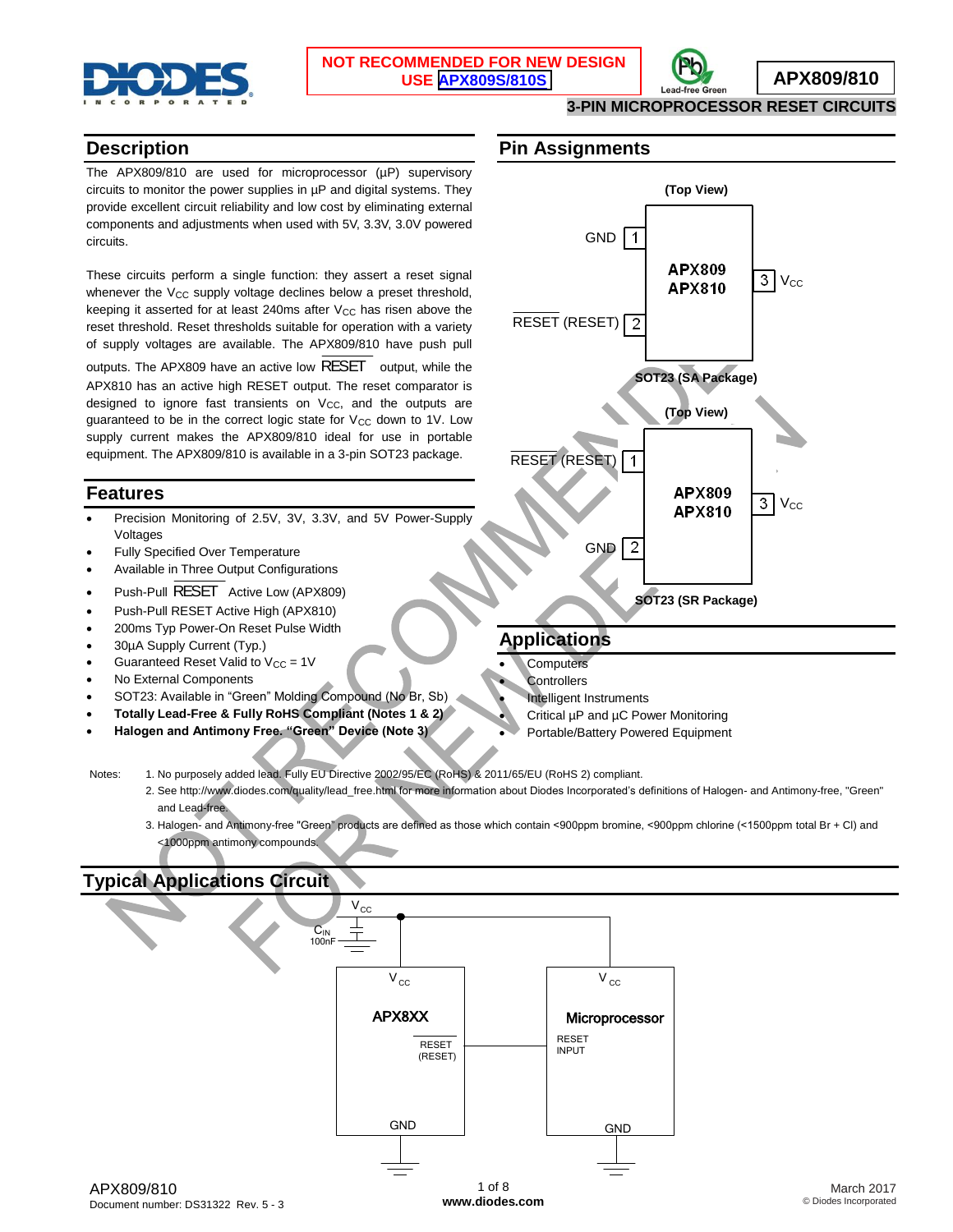

## **Pin Descriptions**

| <b>Pin Name</b>         | <b>Description</b>                                        |
|-------------------------|-----------------------------------------------------------|
| <b>GND</b>              | Ground                                                    |
| <b>RESET</b><br>(RESET) | <b>Reset Output Pin</b><br>L: for APX809<br>H: for APX810 |
| Vcc                     | Operating Voltage Input                                   |

# **Functional Block Diagram**



# **Absolute Maximum Ratings**

| Symbol                     | <b>Parameter</b>                                                                           | Rating                            | <b>Unit</b> |
|----------------------------|--------------------------------------------------------------------------------------------|-----------------------------------|-------------|
| ESD HBM                    | Human Body Model ESD Protection                                                            | 5                                 | kV          |
| <b>ESD MM</b>              | Machine Model ESD Protection                                                               | 500                               | V           |
| $V_{CC}$                   | Supply Voltage                                                                             | $-0.3$ to $+6.0$                  | V           |
| <b>VRESET</b>              | RESET, RESET (Push-pull)                                                                   | $-0.3$ to (V <sub>CC</sub> + 0.3) | V           |
| $_{\rm lcc}$               | Input Current, V <sub>CC</sub>                                                             | 20                                | mA          |
| lo                         | Output Current, RESET, RESET                                                               | 20                                | mA          |
| $P_D$                      | Continuous Power Dissipation ( $T_A = +70^{\circ}C$ ), De-rate<br>$4mW$ /°C above $+70$ °C | 400                               | mW          |
| Top                        | <b>Operating Junction Temperature Range</b>                                                | $-40$ to $+105$                   | °C          |
| $\mathsf{T}_{\texttt{ST}}$ | Storage Temperature Range                                                                  | $-65$ to $+150$                   | °C          |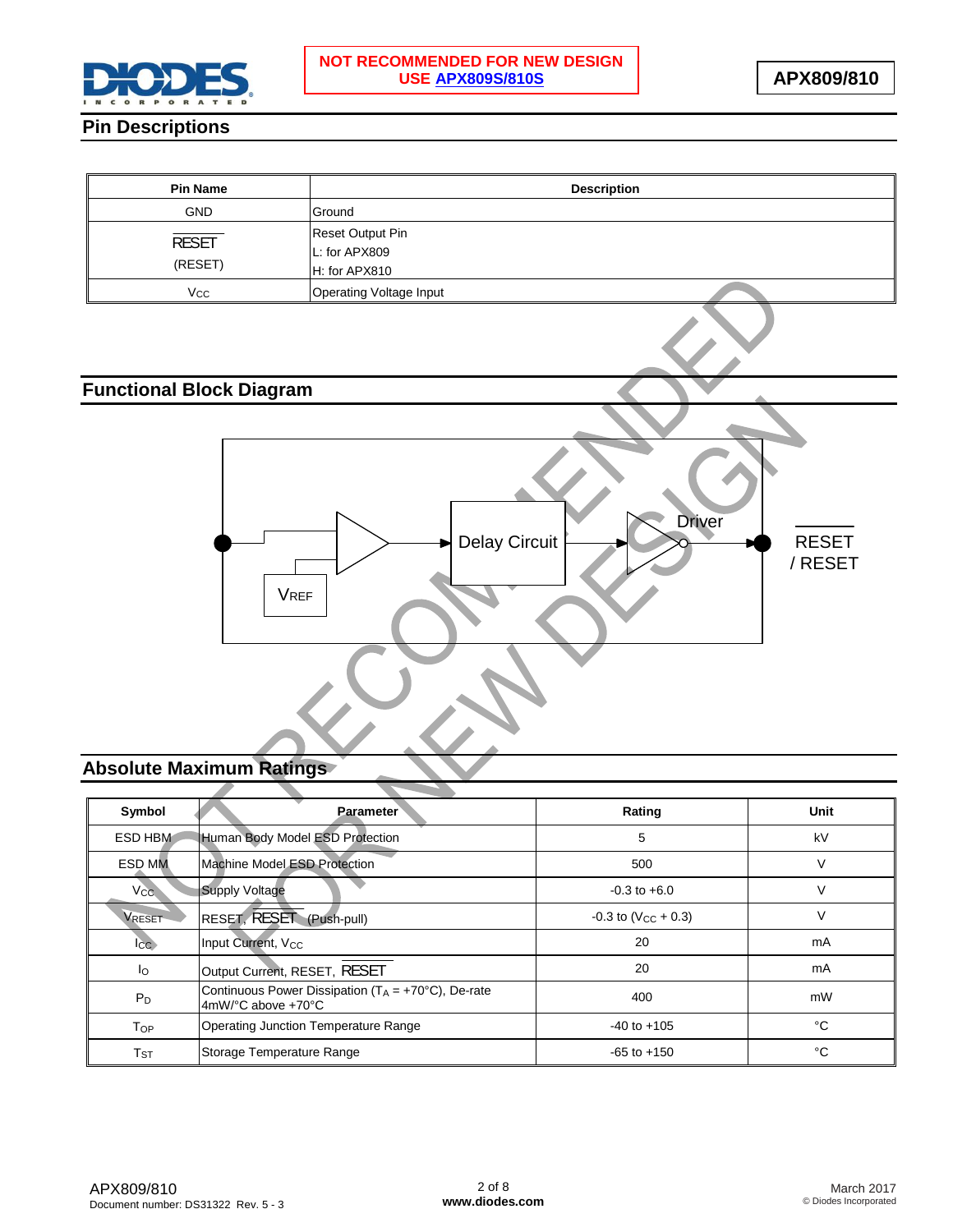

## **Recommended Operating Conditions**

| Symbol          | <b>Parameter</b>                               | Min   | Max              | Unit   |
|-----------------|------------------------------------------------|-------|------------------|--------|
| Vcc             | Supply Voltage                                 |       | 5.5              |        |
| V <sub>IN</sub> | Input Voltage                                  |       | $(V_{CC} + 0.3)$ |        |
|                 | Operating Ambient Temperature Range            | $-40$ | $+85$            | $\sim$ |
| tr              | $V_{CC}$ Rising Time ( $V_{CC} = 0$ to $V_T$ ) |       | 100              | us     |

|  | <b>Electrical Characteristics</b> ( $@T_A = -40$ to $+85^{\circ}$ C, unless otherwise note. Typical values are at $T_A = +25^{\circ}$ C.) |  |
|--|-------------------------------------------------------------------------------------------------------------------------------------------|--|
|--|-------------------------------------------------------------------------------------------------------------------------------------------|--|

| Symbol                |                                               | <b>Parameter</b>                   | <b>Test Conditions</b>                                                   | Min                      | <b>Typ</b>                    | Max  | Unit   |
|-----------------------|-----------------------------------------------|------------------------------------|--------------------------------------------------------------------------|--------------------------|-------------------------------|------|--------|
| <b>V<sub>cc</sub></b> | V <sub>CC</sub> Range                         |                                    | $T_A = 0$ <sup>o</sup> C to +70 <sup>o</sup> C                           | 1.0                      |                               | 5.5  | $\vee$ |
| $I_{\rm CC}$          | <b>Supply Current</b>                         |                                    | $VTH + 0.2V$                                                             |                          | 30                            | 40   | μA     |
|                       |                                               | APX809/810-23                      |                                                                          | 2.21                     | 2.25                          | 2.30 |        |
|                       |                                               | APX809/810-26                      | $T_A = 0$ <sup>o</sup> C to +85 <sup>o</sup> C                           | 2.59                     | 2.63                          | 2.69 |        |
|                       |                                               | APX809/810-29                      |                                                                          | 2.88                     | 2.93                          | 3.00 |        |
|                       |                                               | APX809/810-31                      |                                                                          | 3.02                     | 3.08                          | 3.15 | $\vee$ |
|                       |                                               | APX809/810-40                      |                                                                          |                          | 4.00                          | 4.08 |        |
|                       |                                               | APX809/810-44                      |                                                                          | 3.93<br>4.31             | 4.38                          |      |        |
|                       |                                               |                                    |                                                                          |                          |                               | 4.47 |        |
|                       | Reset<br>Threshold                            | APX809/810-46                      |                                                                          | 4.56                     | 4.63                          | 4.72 |        |
| V <sub>TH</sub>       |                                               | APX809/810-23                      |                                                                          | 2.20                     | 2.25                          | 2.30 |        |
|                       |                                               | APX809/810-26                      |                                                                          | 2.57                     | 2.63                          | 2.69 |        |
|                       |                                               | APX809/810-29                      |                                                                          | 2.86                     | 2.93                          | 3.00 | $\vee$ |
|                       |                                               | APX809/810-31                      | $T_A = -40^{\circ}C$ to $+85^{\circ}C$                                   | 3.00                     | 3.08                          | 3.15 |        |
|                       |                                               | APX809/810-40                      |                                                                          | 3.92                     | 4.00                          | 4.08 |        |
|                       |                                               | APX809/810-44                      |                                                                          | 4.29                     | 4.38                          | 4.47 |        |
|                       |                                               | APX809/810-46                      |                                                                          | 4.54                     | 4.63                          | 4.72 |        |
|                       |                                               | <b>Reset Threshold Tempco</b>      |                                                                          |                          | 30                            |      | ppm/°C |
| $t_{\rm S}$           | Set-up Time                                   |                                    | $V_{CC} = V_{TH}$ to $(V_{TH} - 100 \text{mV})$                          |                          | 20                            |      | μs     |
| <b><i>t</i></b> DELAY |                                               | <b>Reset Active Timeout Period</b> | $T_A = 0$ °C to +85°C                                                    | 140                      | 200                           | 280  | ms     |
|                       |                                               |                                    | $V_{CC} = V_{TH} - 0.2$ , $I_{SINK} = 1.2mA$                             |                          |                               | 0.3  |        |
| VOL                   | (APX809)                                      | <b>RESE TOutput Voltage Low</b>    | $V_{CC} = V_{TH} - 0.2$ , $I_{SINK} = 3.2mA$                             |                          |                               | 0.4  | V      |
|                       |                                               |                                    | $V_{CC}$ > 1.0V, $I_{SINK}$ = 50µA                                       |                          |                               | 0.3  |        |
|                       | RESE T Output Voltage-High                    |                                    | $V_{CC}$ > $V_{TH}$ +0.2,<br>$Isource = 500\mu A$                        | $0.8V_{CC}$              |                               |      |        |
| VOH                   | (APX809)                                      |                                    | $V_{CC}$ > $V_{TH}$ +0.2,<br>$I_{\text{SOURCE}} = 800 \mu \text{A}$      | $V_{CC}$ - 1.5           |                               |      | $\vee$ |
|                       | RESET Output Voltage-Low                      |                                    | $V_{CC} = V_{TH} + 0.2$ , $I_{SINK} = 1.2mA$                             |                          |                               | 0.3  | V      |
| VOL                   | (APX810)                                      |                                    | $V_{CC} = V_{TH} + 0.2$ , $I_{SINK} = 3.2mA$                             | $\overline{\phantom{0}}$ | $\overline{\phantom{0}}$      | 0.4  |        |
| $V_{OH}$              | (APX810)                                      | RESET Output Voltage-High          | $1.8V < V_{CC} < V_{TH}$ -0.2,<br>$I_{\text{SOWRCE}} = 150 \mu \text{A}$ | $0.8V_{CC}$              | $\overbrace{\phantom{12333}}$ |      | V      |
| $\theta_{JA}$         | Ambient                                       | Thermal Resistance Junction-to-    | SOT23 (Note 4)                                                           |                          | 201                           |      | °C/W   |
| $\theta$ JC           | <b>Thermal Resistance</b><br>Junction-to-Case |                                    | SOT23 (Note 4)                                                           |                          | 56                            |      | °C/W   |

Note: 4. Test condition for SOT23: Devices mounted on FR-4 substrate PC board, 2oz copper, with minimum recommended pad layout.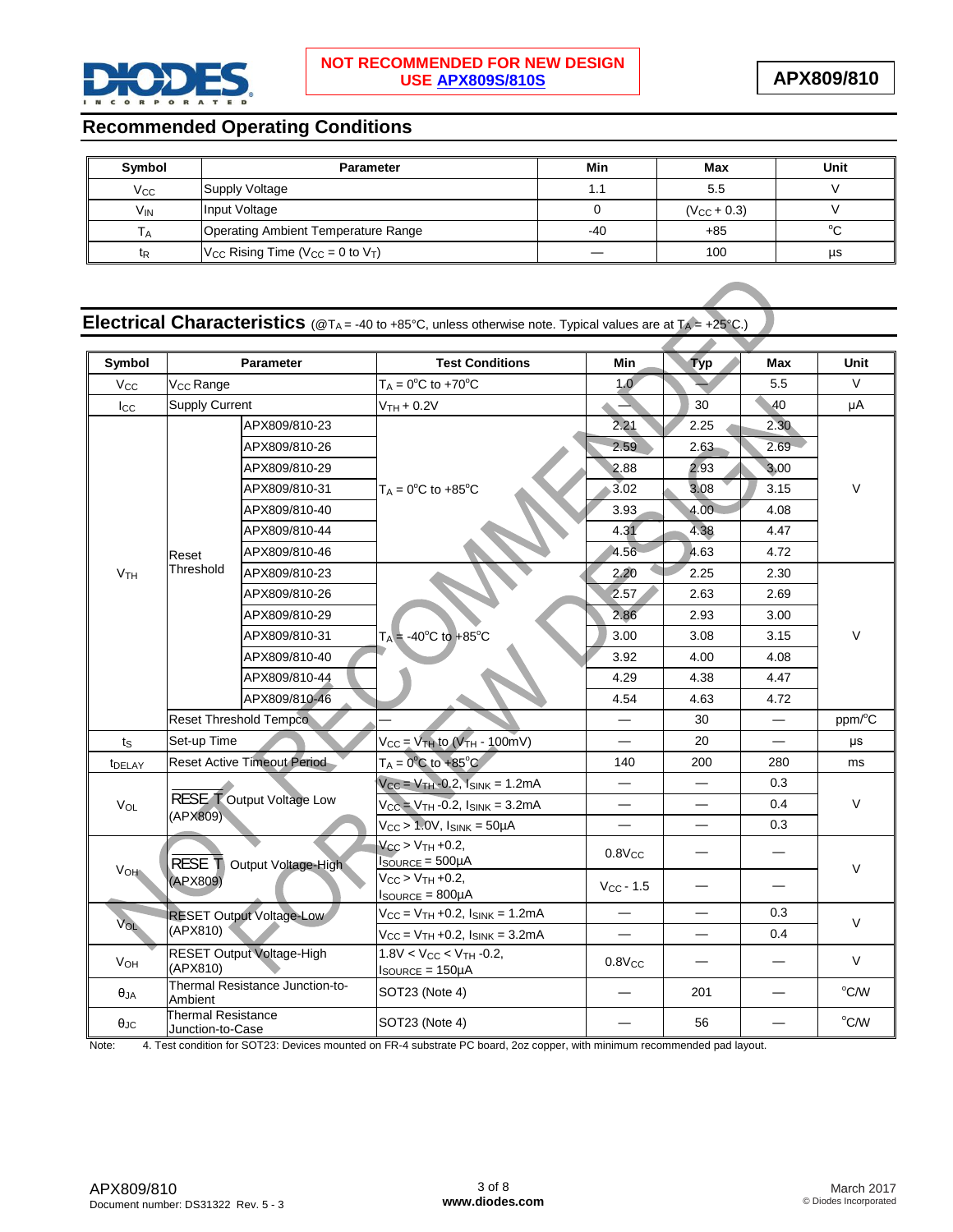

## **Performance Characteristics**

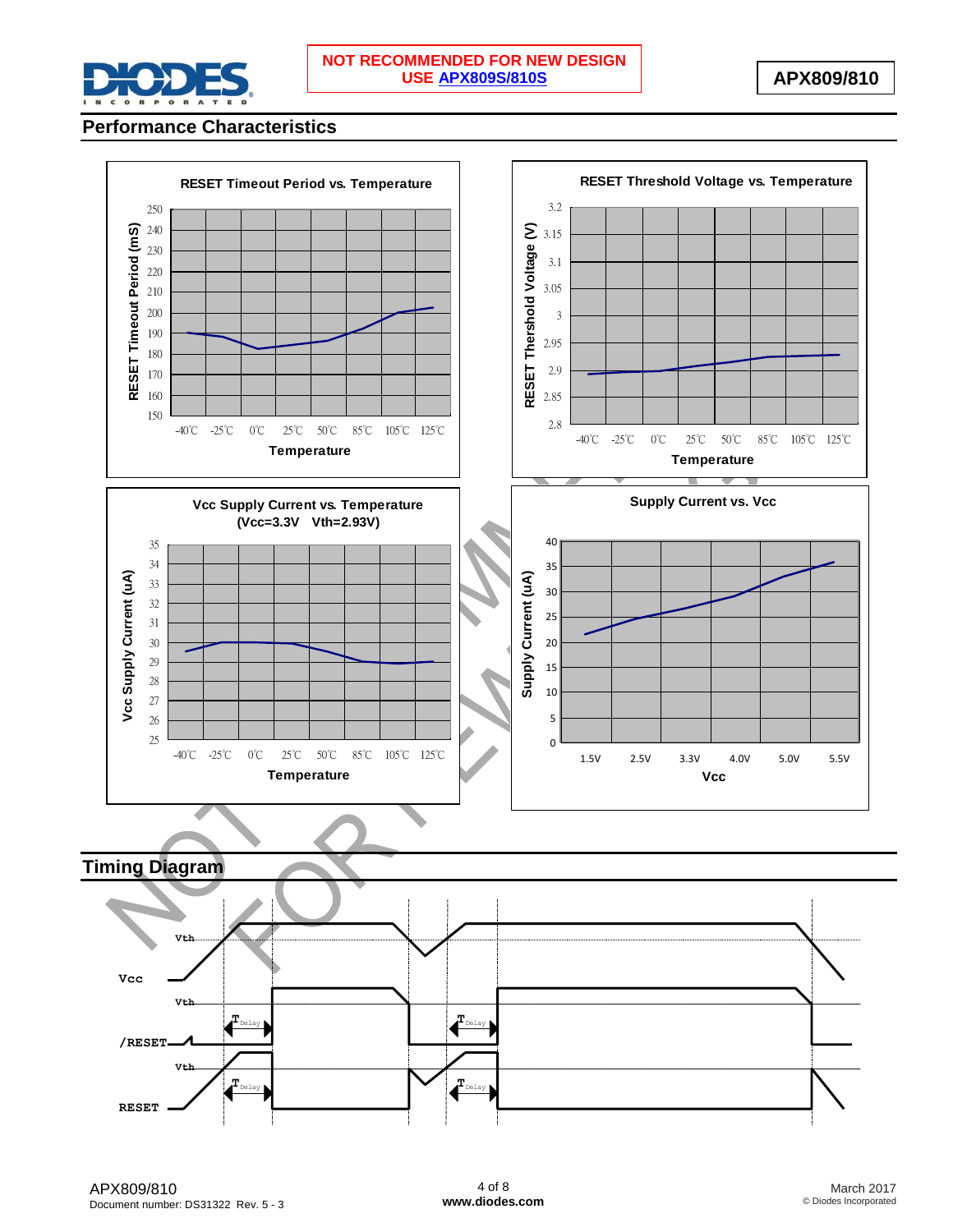

### **Functional Description**

A microprocessor's (µP's) reset input starts the µP in a known state. The APX809/810 assert reset to prevent code-execution errors during powerup, power-down, or brownout conditions. They assert a reset signal whenever the  $V_{CC}$  supply voltage declines below a preset threshold, keeping it asserted for at least 240ms after  $V_{CC}$  has risen above the reset threshold. The APX809/810 have a push-pull output stage.

#### **Ensuring a Valid Reset Output**

#### **Down to**  $V_{CC} = 0$

RESET is guaranteed to be a logic low for  $V_{CC} > 1V$ . Once  $V_{CC}$  exceeds the reset threshold, an internal timer keeps RESET low for the reset timeout period; after this interval, RESET goes high. If a brownout condition occurs (V<sub>CC</sub> dips below the RESET reset threshold), RESET goes low. Any time V<sub>CC</sub> goes below the reset threshold, the internal timer resets to zero, and RESET goes low. The internal timer starts after  $V_{CC}$  returns above the reset threshold, and  $\overline{\text{ REST}}$  remains low for the reset timeout period.

When V<sub>CC</sub> falls below 1V, the APX809 RESET output no longer sinks current — it becomes an open circuit. Therefore, high-impedance CMOS logic inputs connected to RESET can drift to undetermined voltages.

This presents no problem in most applications since most  $\mu$ P and other circuitry is inoperative with V<sub>CC</sub> below 1V. However, in applications where RESET must be valid down to 0V, adding a pull down resistor to RESET causes any stray leakage currents to flow to ground, holding RESET low. R1's value is not critical; 100k are large enough not to load RESET and small enough to pull RESET to ground. For the APX810 if  $RESET$  is required to remain valid for  $V_{CC}$  < 1V.

#### **Benefits of Highly Accurate Reset Threshold**

Most µP supervisor ICs has reset threshold voltages between 5% and 10% below the value of nominal supply voltages. This ensures a reset will not occur within 5% of the nominal supply, but will occur when the supply is 10% below nominal. When using ICs rated at only the nominal supply ±5%, this leaves a zone of uncertainty where the supply is between 5% and 10% low, and where the reset may or may not be asserted.



Note: 5. Pad layout as shown in Diodes Incorporated's package outline PDFs, which can be found on our website at [http://www.diodes.com/package-outlines.html.](http://www.diodes.com/package-outlines.html)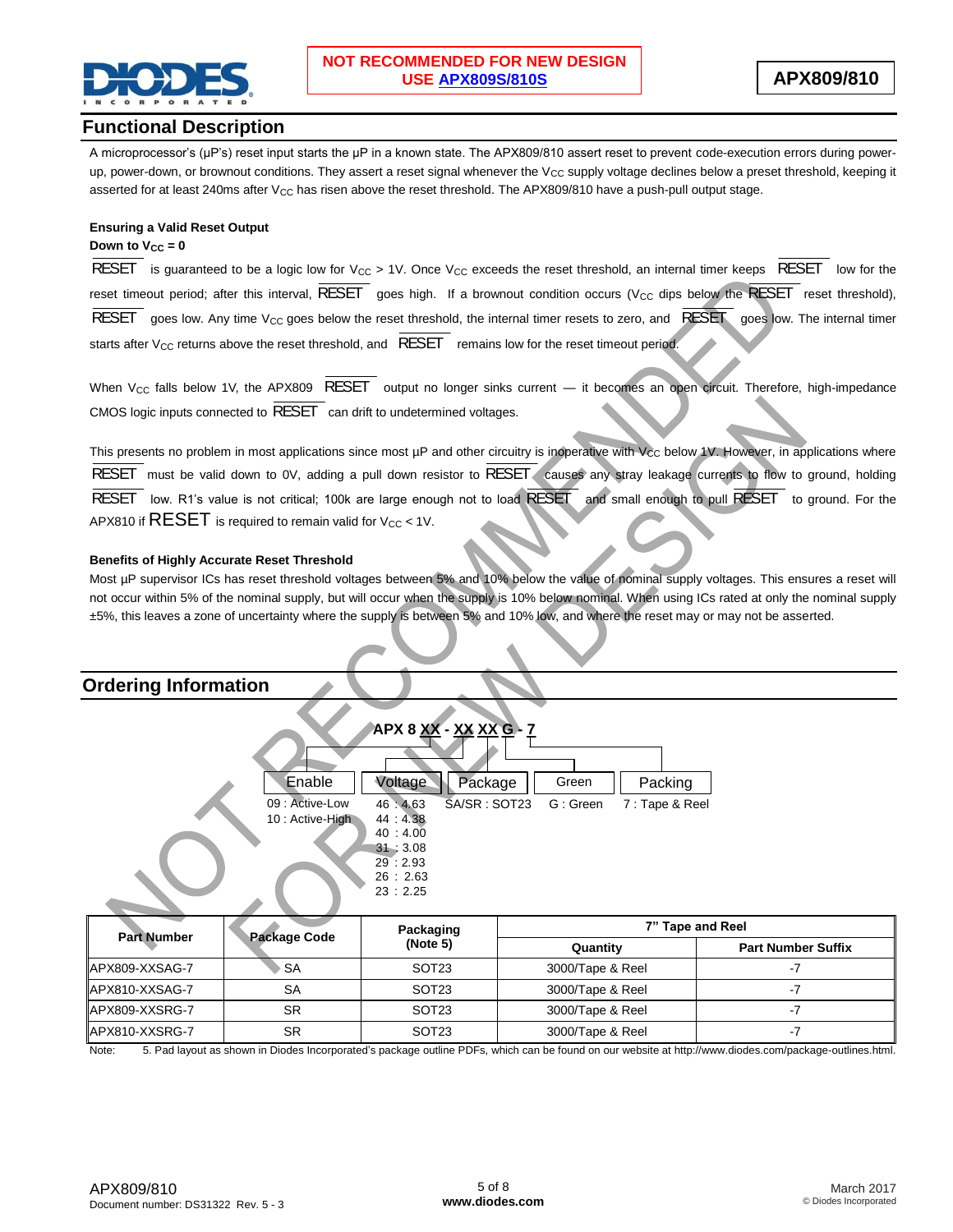

 $\overline{\phantom{a}}$ 

## **Marking Information**

#### **(1) SOT23**



XX: Identification code W : Week : A~Z : 1~26 week;  $X : A \sim Z : Green$  $Y : Year 0-9$ a~z : 27~52 week; z represents 52 and 53 week

| <b>Device</b> | Package           | <b>Identification Code</b> |
|---------------|-------------------|----------------------------|
| APX809-46SA   | SOT <sub>23</sub> | X <sub>2</sub>             |
| APX809-44SA   | SOT <sub>23</sub> | X <sub>3</sub>             |
| APX809-40SA   | SOT <sub>23</sub> | X4                         |
| APX809-31SA   | SOT <sub>23</sub> | X5                         |
| APX809-29SA   | SOT <sub>23</sub> | X <sub>6</sub>             |
| APX809-26SA   | SOT <sub>23</sub> | X7                         |
| APX809-23SA   | <b>SOT23</b>      | X <sub>8</sub>             |
| APX810-46SA   | <b>SOT23</b>      | XA                         |
| APX810-44SA   | <b>SOT23</b>      | XB                         |
| APX810-40SA   | <b>SOT23</b>      | XC                         |
| APX810-31SA   | SOT <sub>23</sub> | <b>XD</b>                  |
| APX810-29SA   | SOT <sub>23</sub> | XE                         |
| APX810-26SA   | SOT <sub>23</sub> | XF                         |
| APX810-23SA   | <b>SOT23</b>      | XG                         |
| APX809-46SR   | <b>SOT23</b>      | Y2                         |
| APX809-44SR   | <b>SOT23</b>      | Y <sub>3</sub>             |
| APX809-40SR   | SOT <sub>23</sub> | Y4                         |
| APX809-31SR   | SOT <sub>23</sub> | Y <sub>5</sub>             |
| APX809-29SR   | SOT <sub>23</sub> | <b>Y6</b>                  |
| APX809-26SR   | SOT <sub>23</sub> | <b>Y7</b>                  |
| APX809-23SR   | SOT <sub>23</sub> | Y8                         |
| APX810-46SR   | SOT <sub>23</sub> | YA                         |
| APX810-44SR   | SOT <sub>23</sub> | YB                         |
| APX810-40SR   | SOT <sub>23</sub> | YC                         |
| APX810-31SR   | SOT <sub>23</sub> | YD                         |
| APX810-29SR   | SOT <sub>23</sub> | YE                         |
| APX810-26SR   | SOT <sub>23</sub> | YF                         |
| APX810-23SR   | SOT <sub>23</sub> | YG                         |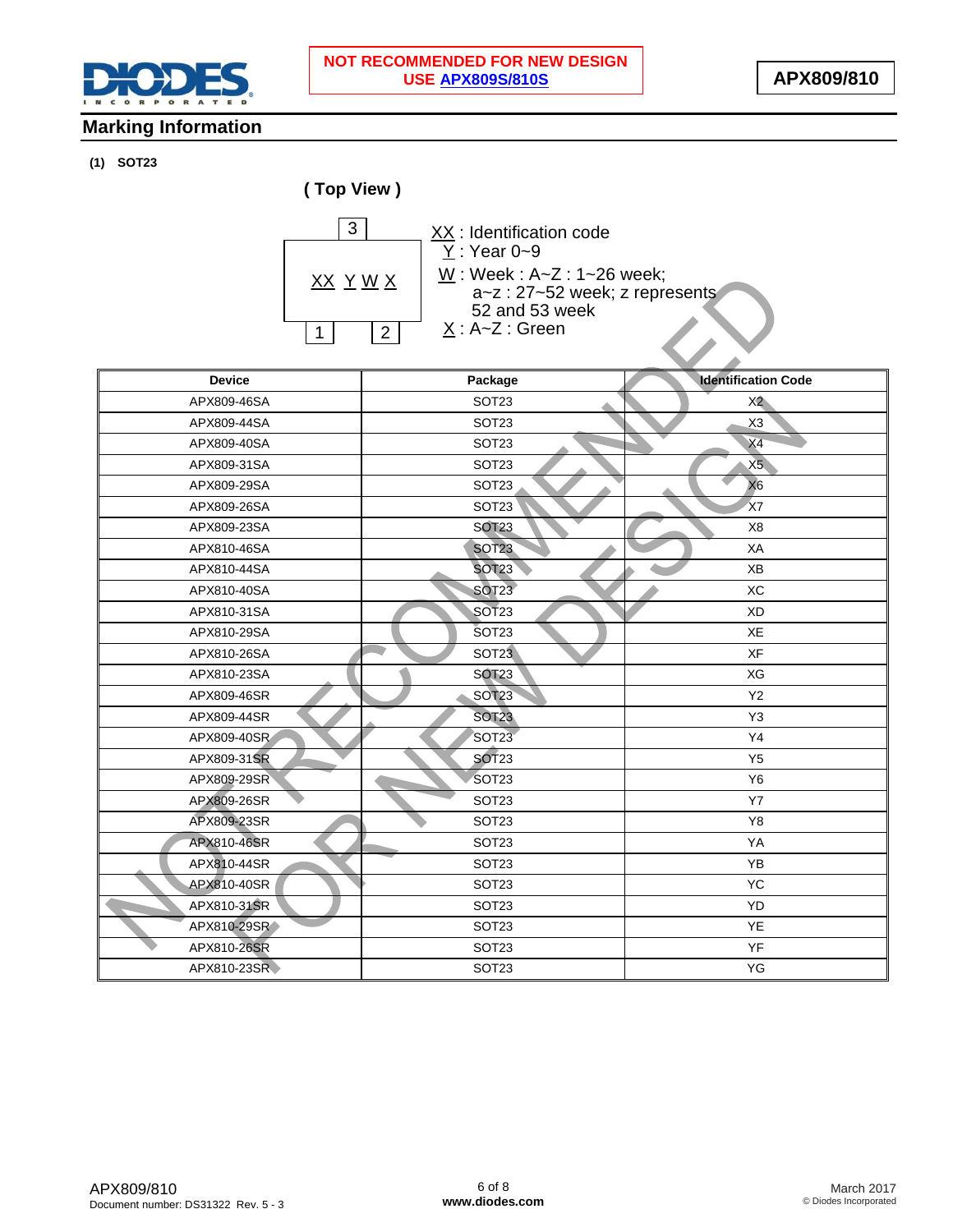

### **Package Outline Dimensions**

Please see <http://www.diodes.com/package-outlines.html> for the latest version.

**SOT23**